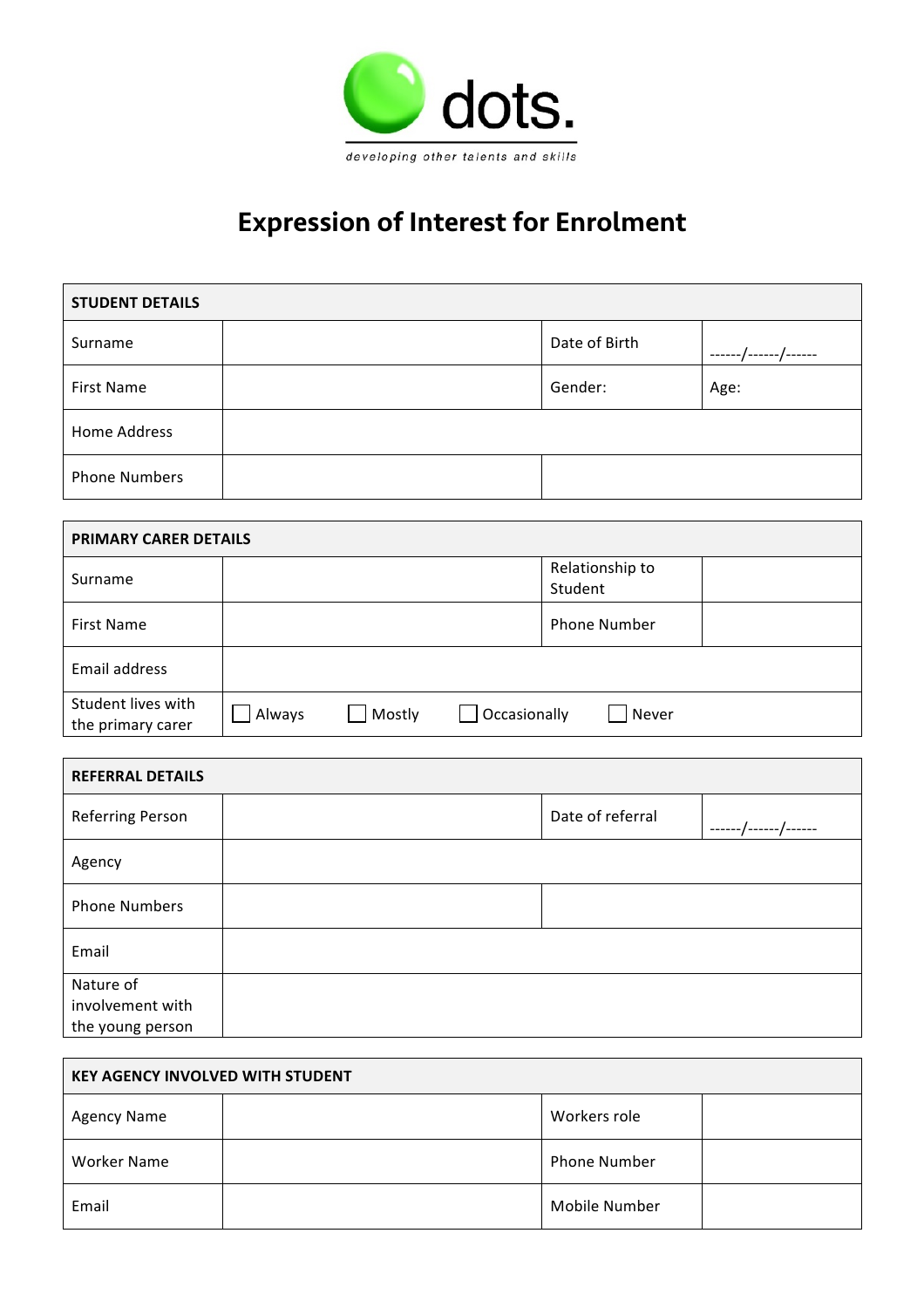| OTHER AGENCIES INVOLVED CURRENTLY OR IN THE PAST eg DHS, CAHMS, Justice, Community Agencies                                                                                               |        |                                                                                                                          |                                                  |            |  |
|-------------------------------------------------------------------------------------------------------------------------------------------------------------------------------------------|--------|--------------------------------------------------------------------------------------------------------------------------|--------------------------------------------------|------------|--|
| Name of worker                                                                                                                                                                            | Agency |                                                                                                                          | <b>Phone Number</b>                              | Dates      |  |
|                                                                                                                                                                                           |        |                                                                                                                          |                                                  |            |  |
|                                                                                                                                                                                           |        |                                                                                                                          |                                                  |            |  |
|                                                                                                                                                                                           |        |                                                                                                                          |                                                  |            |  |
| <b>RECENT EDUCATIONAL HISTORY</b>                                                                                                                                                         |        |                                                                                                                          |                                                  |            |  |
| When did you last attend full-time school?<br>Month                                                                                                                                       |        |                                                                                                                          | Year 20                                          | Year Level |  |
| Which school were you attending?                                                                                                                                                          |        |                                                                                                                          |                                                  |            |  |
| Which school were you attending prior to this?                                                                                                                                            |        |                                                                                                                          |                                                  |            |  |
| Why did you leave school? (tick all relevant boxes)                                                                                                                                       |        |                                                                                                                          | Is the student PSD Funded?<br>Yes  <br><b>No</b> |            |  |
| Relationship breakdown with peers<br>Relationship breakdown with teachers/school<br><b>Mental Health issues</b><br>Bullying/Harassment<br>Physical Health Issues<br>Learning Difficulties |        | Pregnancy/Parenting needs<br><b>Family Issues</b><br>Relocation<br>Substance abuse issues<br>Housing/accommodation needs |                                                  |            |  |
| Brief description of<br>reasons for leaving<br>school                                                                                                                                     |        |                                                                                                                          |                                                  |            |  |

| HOW HAVE YOU SPENT YOUR TIME SINCE LEAVING SCHOOL? |                 |  |  |  |
|----------------------------------------------------|-----------------|--|--|--|
| $\Box$ Training programs/short course              | Staying at home |  |  |  |
| Looking for work                                   | With friends    |  |  |  |
| Working                                            | Other           |  |  |  |
| Further comments:                                  |                 |  |  |  |
|                                                    |                 |  |  |  |

## **FUTURE PLANS**

Why do you want to enrol at DOTS?

What would you like to be doing in 2 years' time?